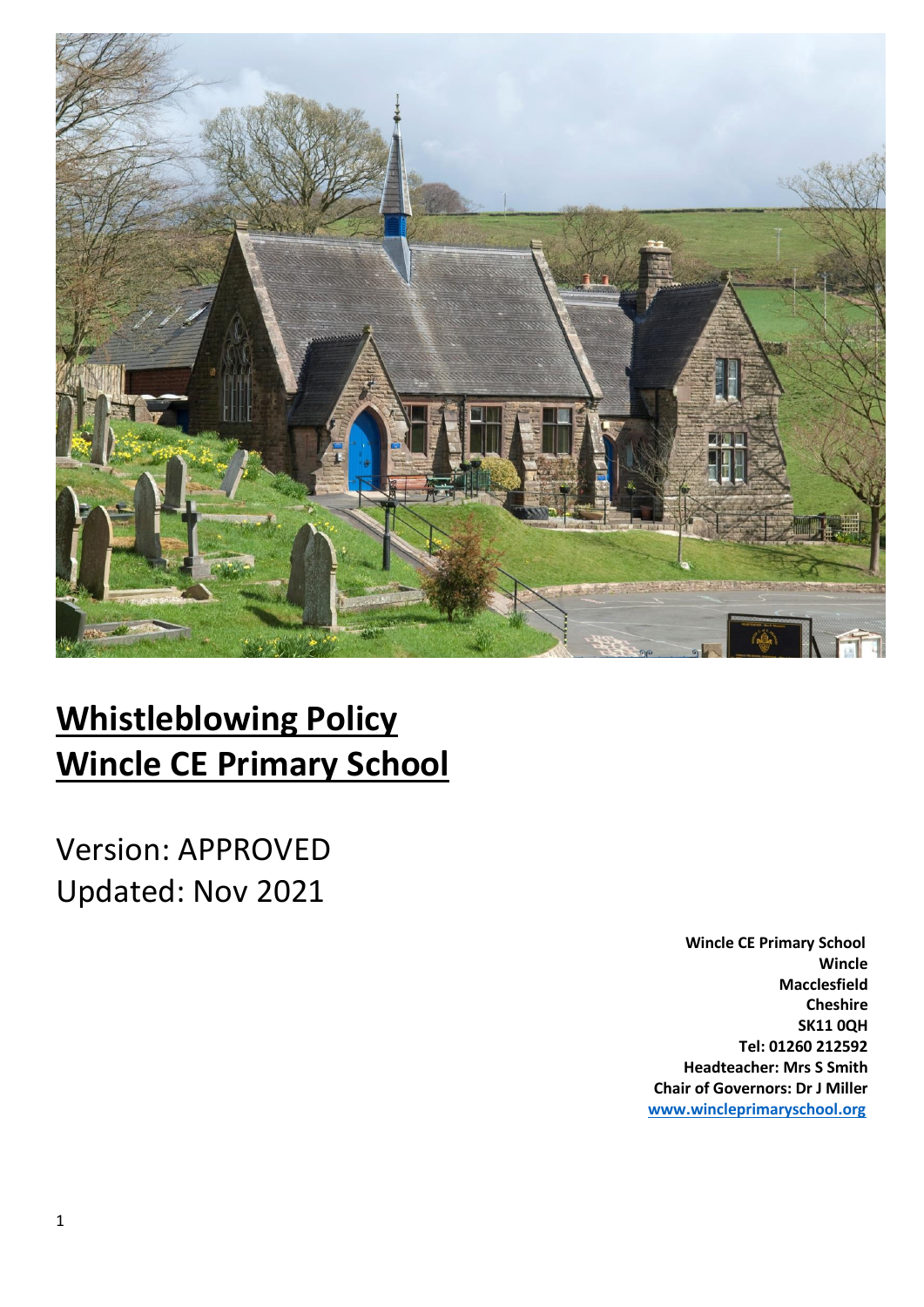#### **Version control**

| Date updated: | Brief summary of changes:                              |
|---------------|--------------------------------------------------------|
| November 2021 | Removal of the word 'academy' throughout the document. |

#### Our school's vision:

*Wincle School creates an enriching and outstanding rural education, nurturing the whole individual: body, mind and soul, inspiring rounded, happy, courageous children who exhibit a passion for learning, a confident faith, a loving concern for community and an inclusive respect for all.*

We encourage our pupils to 'Shine like Stars' (Philippians 2:15) and to do this run with the following acronym:

| ښ |   |                 |                                                                                                                               |
|---|---|-----------------|-------------------------------------------------------------------------------------------------------------------------------|
|   |   |                 | No act of kindness, no matter how small, is ever wasted." Aesop<br>₩                                                          |
|   |   |                 | We would like our pupils to have the confidence to know that they can make a difference: have <mark>hope</mark> for the       |
|   |   | Service         | future.                                                                                                                       |
|   |   |                 | We encourage our pupils to challenge injustice and inequality                                                                 |
|   |   |                 | $\overline{\chi}$ Our principles are founded on the truth that we are loved by the Father, Saved by the Son and Sanctified by |
|   |   |                 | the Holy Spirit.                                                                                                              |
|   |   | Theology        | We want to ignite passion and curiosity for learning, providing an exciting curriculum to inspire all learners to be          |
|   |   |                 | the best they can be.                                                                                                         |
|   |   |                 | We encourage our pupils to show integrity                                                                                     |
|   |   |                 | <del>ح ج</del><br>We would like our pupils to have the courage to fight for what is important                                 |
|   |   | <b>Attitude</b> | ☆<br>When things are challenging, we would like our pupils to display perseverance and not give up.                           |
|   |   |                 | Learn from yesterday, live for today, hope for tomorrow" Albert Einstein                                                      |
|   |   |                 | We nurture the whole individual: body, mind and soul<br>52                                                                    |
|   |   |                 | We encourage the pupils to respect every living creature and show compassion.                                                 |
|   | R | Relationships   | We would like our children to treat other people as they would like to be treated following Jesus' example.                   |
|   |   |                 | We are all unique                                                                                                             |
|   |   |                 | We help all children build trusting relationships $\sum$                                                                      |
|   |   |                 | Clothe yourselves with compassion, kindness, humility, gentleness and patience.' (Colossians 3:12)                            |
|   |   | Shine like      | "I am the Light of the world; he who follows Me will not walk in the darkness, but will have the Light of life."              |
|   |   | stars           | (John 8:12)                                                                                                                   |
|   |   |                 | We would like our pupils to shine in their behaviour, attitudes, relationships and learning.                                  |
|   |   |                 |                                                                                                                               |

#### **Whistleblowing Policy**

**This policy should be made visible to all employees, members of the governing body, contractors and suppliers and be displayed within the school and on the school's website.** 

**This Policy should be read in conjunction with "Keeping Children Safe in Education" published by the DfE**

#### **1. Introduction**

1.1 Employees are often the first to realise that there may be something seriously wrong within a school however they may not express their concerns because they feel that speaking up would be disloyal to their colleagues or the school. They may also fear harassment or victimisation. In these circumstances it may be easier to ignore the concern rather than report what may just be a suspicion of a serious issue.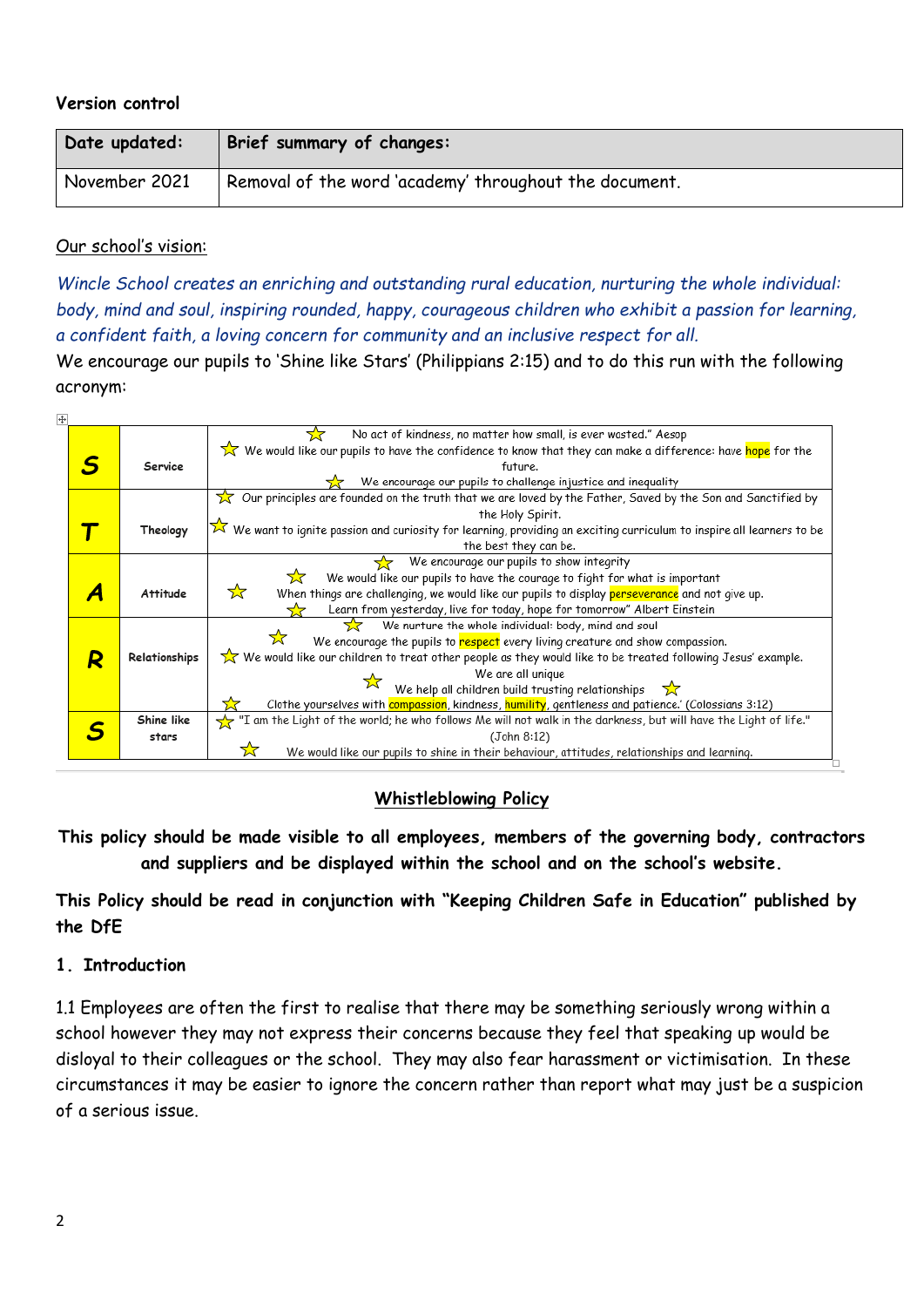1.2 This Whistleblowing Policy is intended to encourage and enable employees, members of the governing body, contractors and suppliers to raise serious concerns within the school rather than overlooking a problem or blowing the whistle outside.

1.3 This policy applies to all employees, members of the governing body, contractors and suppliers, and provides them with a secure basis for reporting suspicions of impropriety, in the knowledge that if requested the matter will be treated confidentiality.

# **2. Aims and Scope of this Policy**

2.1 Whistleblowing can be described as a disclosure made by an employee, member of the governing body, contractor or supplier who has concerns about a danger or illegality that has a public interest to it, usually because it threatens others.

2.2 A grievance or private complaint is by contrast, a dispute about an individual's own employment or personal position and has no public interest to it.

2.3 The Whistleblowing Policy has been developed in line with best practice and aims to:

- Encourage you to feel confident in raising serious concerns and to question and act upon concerns about practice.
- Provide avenues for you to raise those concerns and receive feedback on any action taken
- Provide reassurance that you will be protected from possible detriment if you have a reasonable belief that any disclosure you have made is true.

2.4 The Whistleblowing Policy is intended to cover major concerns that fall outside the scope of other procedures. These include:

- Criminal offences
- Failure to comply with legal obligations
- Dangers to Health and Safety, including risks to pupils and the public as well as other employees
- Damage to the environment
- The unauthorised use of public funds
- Possible fraud and corruption
- Other unethical conduct
- Deliberate concealment of any of the above categories

2.5 If your concerns relate to your own employment, contractual position or your personal position as a member of governing body then they do not fall under the scope of this policy and should be raised via the school's Grievance Procedure or Dignity at Work policy.

2.6 This policy does not cover members of the public and any reports received will be dealt with under the Complaints Policy.

2.7 Concerns around Child Protection should be referred through the school's Safeguarding Procedure.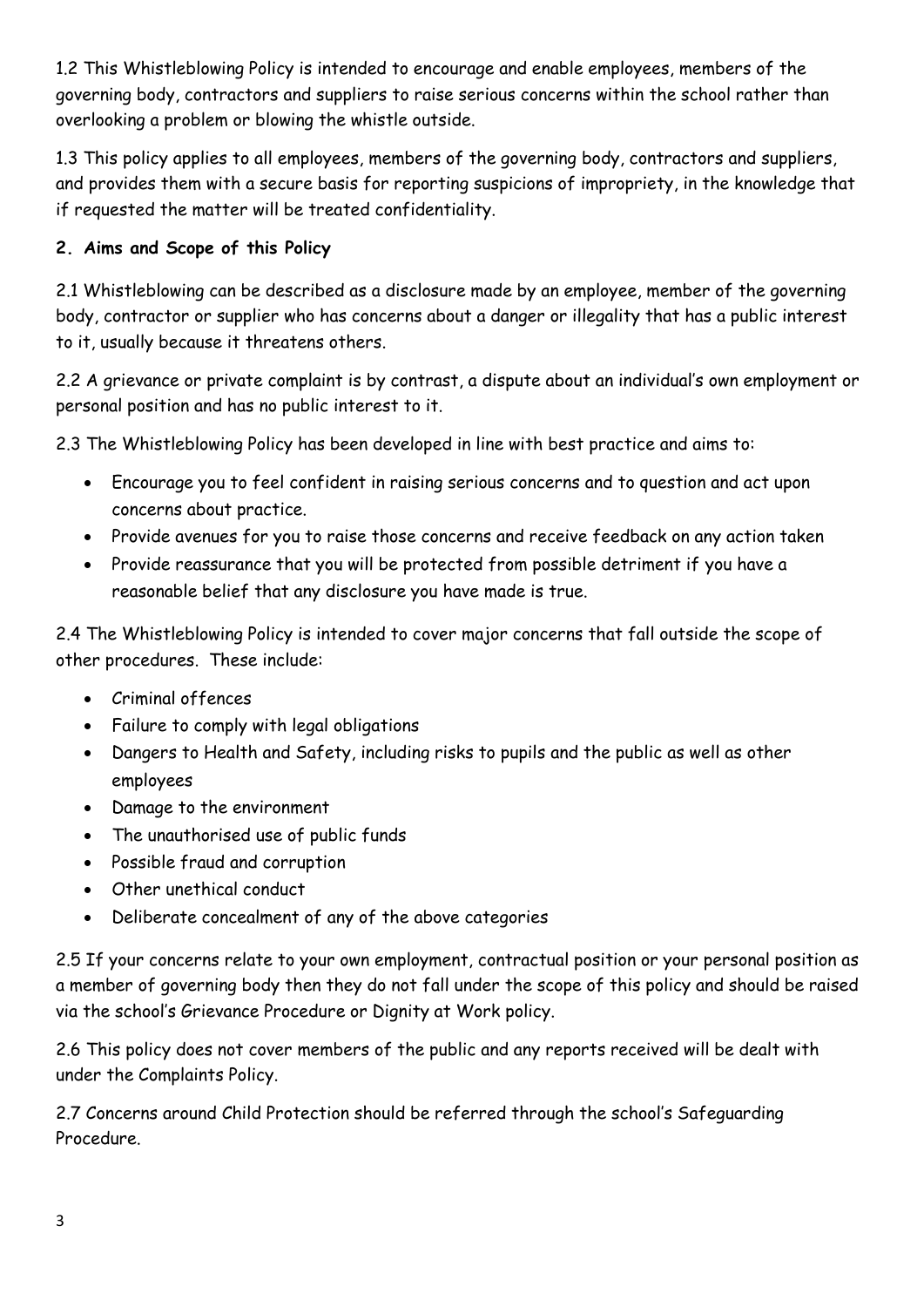2.8 We recognise that the decision to report a concern can be a difficult one to make, not least because of the fear of reprisal from those responsible for the malpractice.

2.9 As a result, we will not tolerate any detrimental treatment (including informal pressures) and will take appropriate action to protect you when you raise a concern. that you believe to be true.

3.0 Subjecting a worker to a detriment means subjecting the worker to any disadvantage because they blew the whistle. This could include (but is not limited to) any of the following:

- failure to promote
- denial of training
- closer monitoring
- ostracism
- blocking access to resources
- unrequested re-assignment or re-location
- demotion
- suspension
- disciplinary sanction
- bullying or harassment
- victimisation
- dismissal
- failure to provide an appropriate reference
- failing to investigate a subsequent concern

3.1 If someone is found to have subjected a bona fide whistleblower to any detriment this will be dealt with under the school's disciplinary procedure

3.2 Should you believe that you have suffered a detriment as a result of raising a concern you should raise the issue through the school's grievance procedure.

3.3 Please be aware however, that should you already be the subject of disciplinary or redundancy procedures, the procedures will not be halted as a result of the whistleblowing report.

#### **4. OPEN DISCLOSURES**

4.1 The best culture is one where individuals have sufficient faith in the whistleblowing arrangements and culture of the school/academy to allow them the confidence to make open disclosures. This is where those involved know what the issues are along with who raised them.

4.2 This is the aim for Wincle CE Primary School. It is hoped that any individual with a whistleblowing concern will feel able to raise their issues openly.

4.3 This openness makes it easier to assess the report, gather additional information and carry out an investigation.

4.4 It also allows any hidden agendas to be identified, helps to prevent witch hunts and reduces the risk of mistrust and paranoia developing within the area being investigated.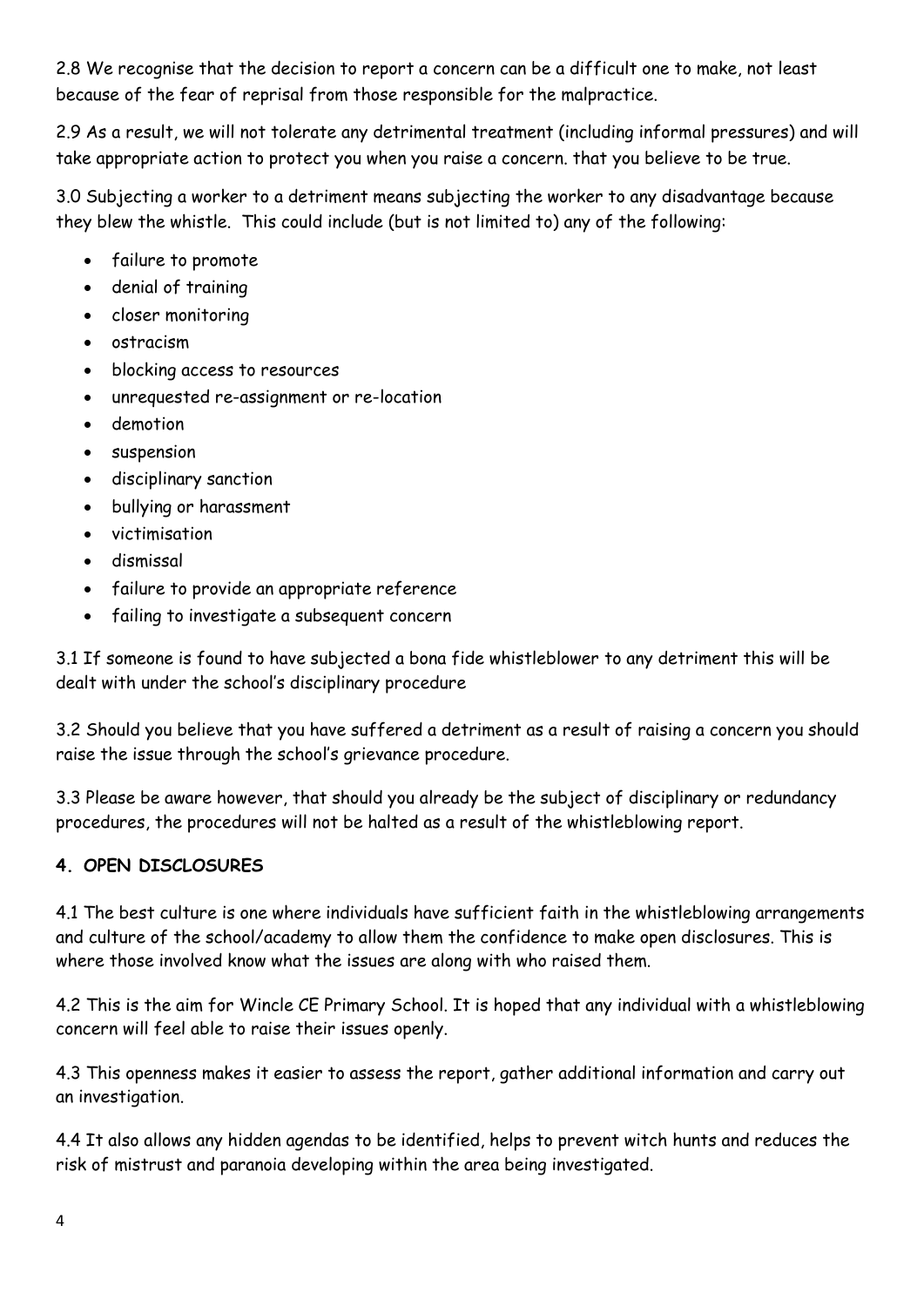# **5. CONFIDENTIALITY**

5.1 It is, however, recognised that some individuals may not feel that they can make such a report. Where this is the case the policy provides the whistleblower with the option of requesting that their name remains confidential.

5.2 Where confidentiality is requested we will do our best to ensure that your name is not revealed. This cannot, however, be guaranteed as there are certain circumstances where the name of the whistleblower may be made known. For example:

- The report is found to be knowingly false, or
- Disclosure is ordered by the courts.
- A formal statement is required as part of a police investigation.

#### **6. ANONYMOUS ALLEGATIONS**

6.1 This policy encourages you to put your name to your allegation whenever possible and actively discourages anonymous reports.

6.2 Concerns expressed anonymously are much less powerful but will be considered at the discretion of the school/academy.

6.3 In exercising this discretion, the factors to be taken into account would include:

- the seriousness of the issues raised
- the credibility of the concern; and
- the likelihood of confirming the allegation from attributable sources.

6.4 Anonymous reports also raise a specific problem with regard to the legal requirement that personal data should only be collected fairly.

6.5 In addition, people making anonymous reports cannot be covered by the safeguards put in place to protect named whistleblowers.

#### **7. UNTRUE ALLEGATIONS**

7.1 If you make an allegation that you believe to be true, but it is not confirmed by the investigation, no action will be taken against you.

7.2 If, however, you make allegations that you know to be false, then disciplinary action may be taken against you under the school's procedures.

#### **8. HOW TO RAISE A CONCERN**

8.1 As a first step, you should normally raise concerns with your immediate manager or Head Teacher. However, depending upon the seriousness and sensitivity of the issues involved and who is suspected of the malpractice, this may not be appropriate.

8.2 Where this is the case you should report your concern directly to the Chair of Governors.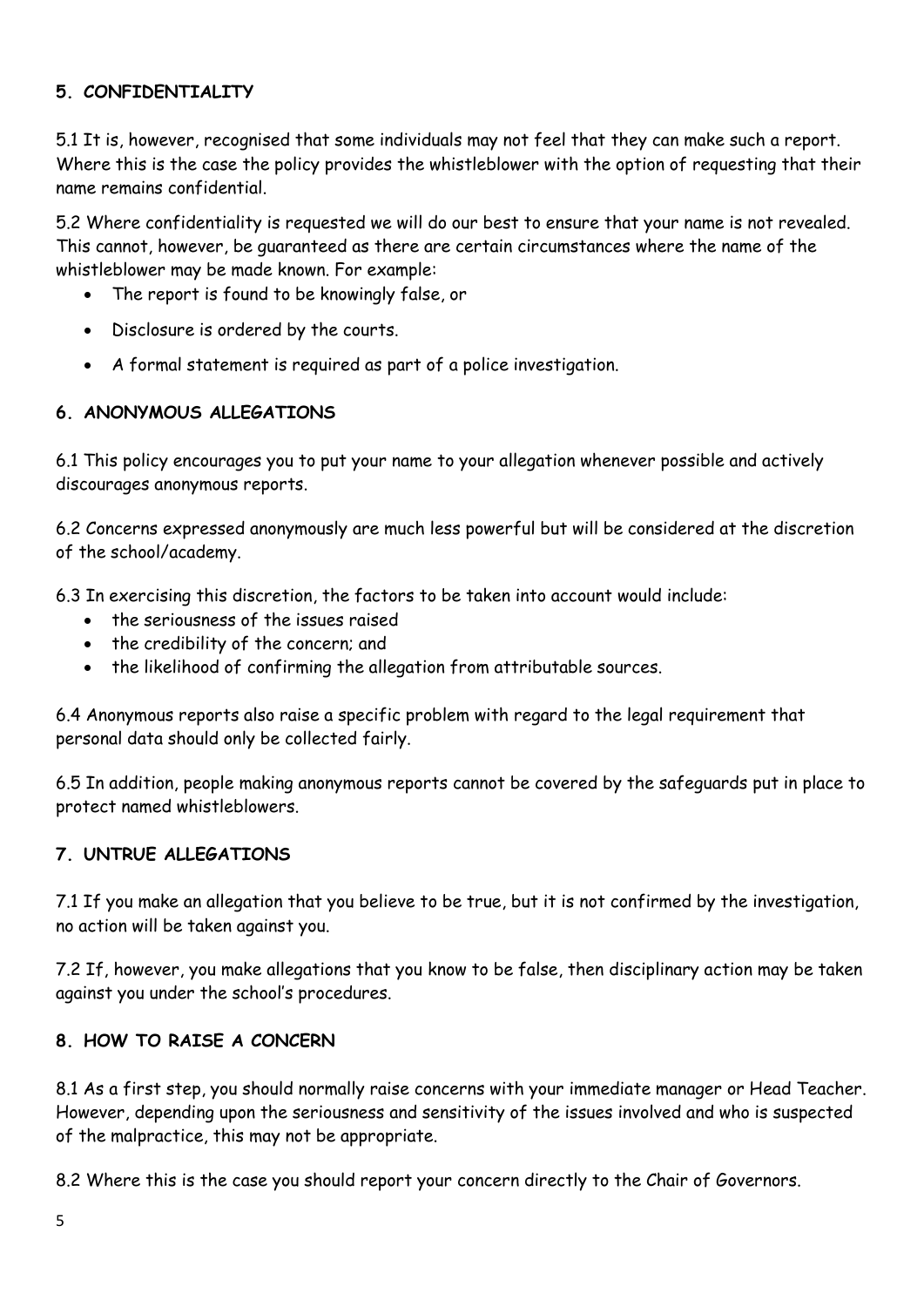8.3 There are two ways to formally make a whistleblowing disclosure;

- Verbally, either face to face or by telephone, or
- In writing, either by sending a letter or email to the relevant person

8.4 It is preferable for concerns to be raised in writing and where this is the case the following details are requested;

- Your name and contact details
- Background information and history including details as to why you are concerned
- Whether the issue has already been reported to management and the outcome of this
- Whether you wish your name to remain confidential
- Whether you want feedback
- The names and jobs of any other employees who may support your concern.

8.5 Where reports are made verbally to one of the named officers, they should attempt to ascertain the same information.

8.6 The earlier you express the concern the easier it is to take action.

8.7 Although you are not expected to prove beyond doubt the truth of an allegation, you will need to demonstrate to the person contacted that there are reasonable grounds for your concern.

8.8 Should you wish to obtain independent advice in relation to a potential whistleblowing report then Public Concern at Work operate a confidential helpline 02074046609. Further advice and guidance can also be found on their website www.pcaw.co.uk .

8.9 You may wish to consider discussing your concern with a colleague or your trade union first and you may find it easier to raise the matter if there are two (or more) of you who have had the same experience or concerns.

8.10 You may invite your trade union, professional association representative or a friend to be present during any meetings or interviews in connection with the concerns you have raised.

#### **9. HOW THE SCHOOL WILL RESPOND**

9.1 The school will respond to your concerns. Do not forget that testing out your concerns is not the same as either accepting or rejecting them.

9.2 The Governing Body should appoint a Designated Officer to be point of contact for concerns raised under the Whistleblowing Procedure. He/she should be a member of the Senior Management Team. The Designated Officer should be impartial and capable of taking an independent view on the concern raised. If this is not appropriate an Independent Designated Officer may be considered.

9.3 As part of this process contact will be made with you to clarify your concerns and obtain any further information that you may have.

9.4 Where appropriate, the matters raised may:

- be investigated internally
- be referred to the police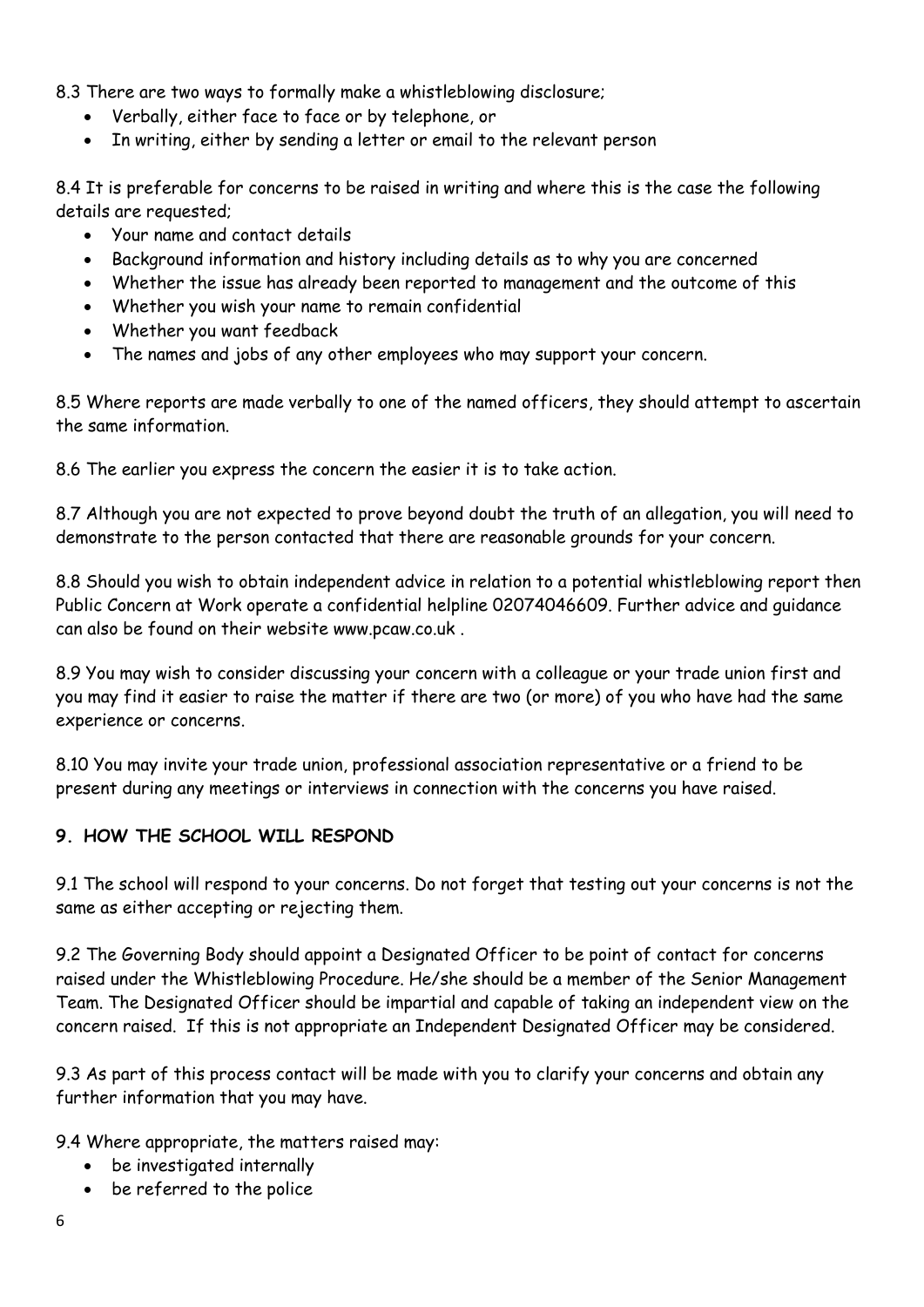# **For Voluntary Aided Schools the matters may be referred to Cheshire East Borough Council Internal Audit and/or the Diocese**

9.5 In order to protect individuals and those accused of misdeeds or possible malpractice, initial enquiries will be made to decide whether an investigation is appropriate and, if so, what form it should take. The overriding principle which the school will have in mind is the public interest. Concerns or allegations which fall within the scope of specific procedures (for example, child protection or discrimination issues) will normally be referred for consideration under those procedures.

9.6 Some concerns may be resolved by agreed action without the need for investigation. If urgent action is required this will be taken before any investigation is conducted.

9.7 The amount of contact between the designated officer and you will depend on the nature of the matters raised, the potential difficulties involved and the clarity of the information provided. If necessary, the designated officer will seek further information from you.

9.8 Where any meeting is arranged, off-site if you so wish, you can be accompanied by a union or professional association representative or a friend.

9.9 The School will take steps to minimise any difficulties which you may experience as a result of raising a concern. For instance, if you are required to give evidence in criminal or disciplinary proceedings the School will arrange you to receive advice and support about the procedure.

9.10 The School understands that you may wish to be assured that the matter has been properly addressed. Therefore, where possible an estimate of the length of any investigation will be provided and, subject to legal constraints, if requested we will keep you updated at least on a monthly basis during the process and will inform you of the outcome of any investigation. This may include where disciplinary action is taken as a result of an investigation but not details of any sanctions that may be issued.

# **10. HOW THE MATTER CAN BE TAKEN FURTHER**

10.1 This policy is intended to provide you with an avenue to raise concerns within the School and it is hoped that you will utilise it. However, should you feel unable to raise your concerns internally, the following are possible alternative contact points:

- Public Concern at Work 020 7404 6609
- The Director of Children's Services
- Ofsted
- The Police
- To the Department of Education at [www.gov.uk/complain-about-school](http://www.gov.uk/complain-about-school)

10.2 It is stressed that this list is not exhaustive and you are free to contact any organisation that you feel will be able to deal properly with your concerns. This may include;

- your solicitor
- other relevant professional or regulatory bodies as prescribed by the Secretary of State